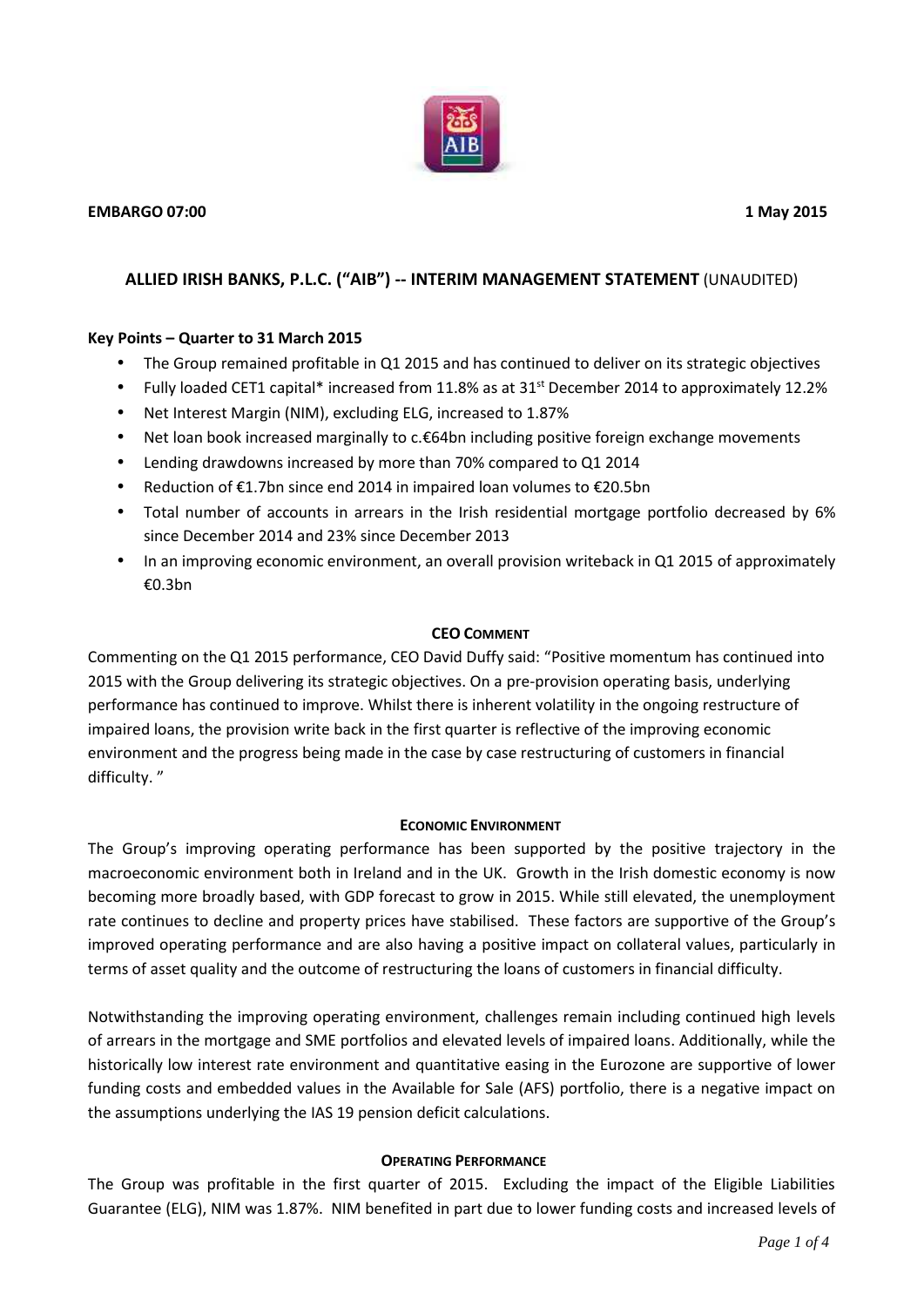new lending and restructuring of impaired loans at sustainable margins. The Group continues to keep its lending rates under ongoing review and has today announced a range of reductions to its mortgage rates for new and existing customers across the AIB, EBS and Haven brands in the Republic of Ireland.

Banking fees and commission income performed positively and other income in the period was also positively impacted, in part, by customer related restructuring and balance sheet management activity including strategic disposals in the AFS portfolio.

Cost management remains a key focus area for the Group while ongoing strategic investment in digital and resilience programmes continues to improve customer service and experience.

### **ASSET QUALITY**

Total impaired loans reduced by €1.7bn in Q1 2015 to €20.5bn with reductions evident across all main loan categories but particularly in the mortgage and commercial investment property sectors. These reductions were a result of the continued restructuring of the loans of customers in difficulty, repayments of existing loans, an ongoing reduction in the pace of migration to newly impaired loans and the improving economic environment. Impaired loan balances have reduced by 29% since end December 2013. Specific provision to impaired loans coverage reduced to 49% at the end of March 2015.

The total number of accounts in arrears in the Irish residential mortgage portfolio declined by 6% in the first quarter of 2015 and has reduced by 23% since December 2013. The total number of accounts in arrears in the owner occupier and Buy-to-Let mortgage portfolios have declined by 27% and 13% respectively since December 2013.

The Group had an overall net writeback of provisions of approximately €0.3bn in Q1 2015, ahead of management expectations. This was primarily due to improving asset quality trends reflecting the strengthening economic environment and the continued progress in the case by case restructuring of loans for customers in difficulty which were, in aggregate, agreed at a positive variance to the Group's loan loss provision estimates.

### **BALANCE SHEET AND FUNDING**

Total assets were broadly stable in Q1 2015 at c.€108bn. Net loans of c.€64bn at March 2015 were higher than December 2014, including positive foreign exchange impacts, reflecting improved levels of new lending offset by customer repayments and restructuring. Increased demand for new lending, which was evident in 2014, has continued into the first quarter of 2015. Overall lending drawdowns were in excess of 70% higher versus the same period in 2014 with growth across all main loan categories and geographies completed at appropriate credit grades. Total performing loan volumes increased in the period.

Customer accounts at the end of Q1 2015 were broadly stable at c.€64bn. The Group continues to focus on reducing its overall funding costs. The loan to deposit ratio at the end of March 2015 increased marginally to 100%, from 99% at end December 2014.

The Group successfully completed two market funding issuances in the period, a covered bond and senior unsecured funding, raising €1.25bn. NAMA Senior Bond volumes reduced to €8.7bn as of 31 March 2015 following a repayment of  $€0.7$ bn in the quarter.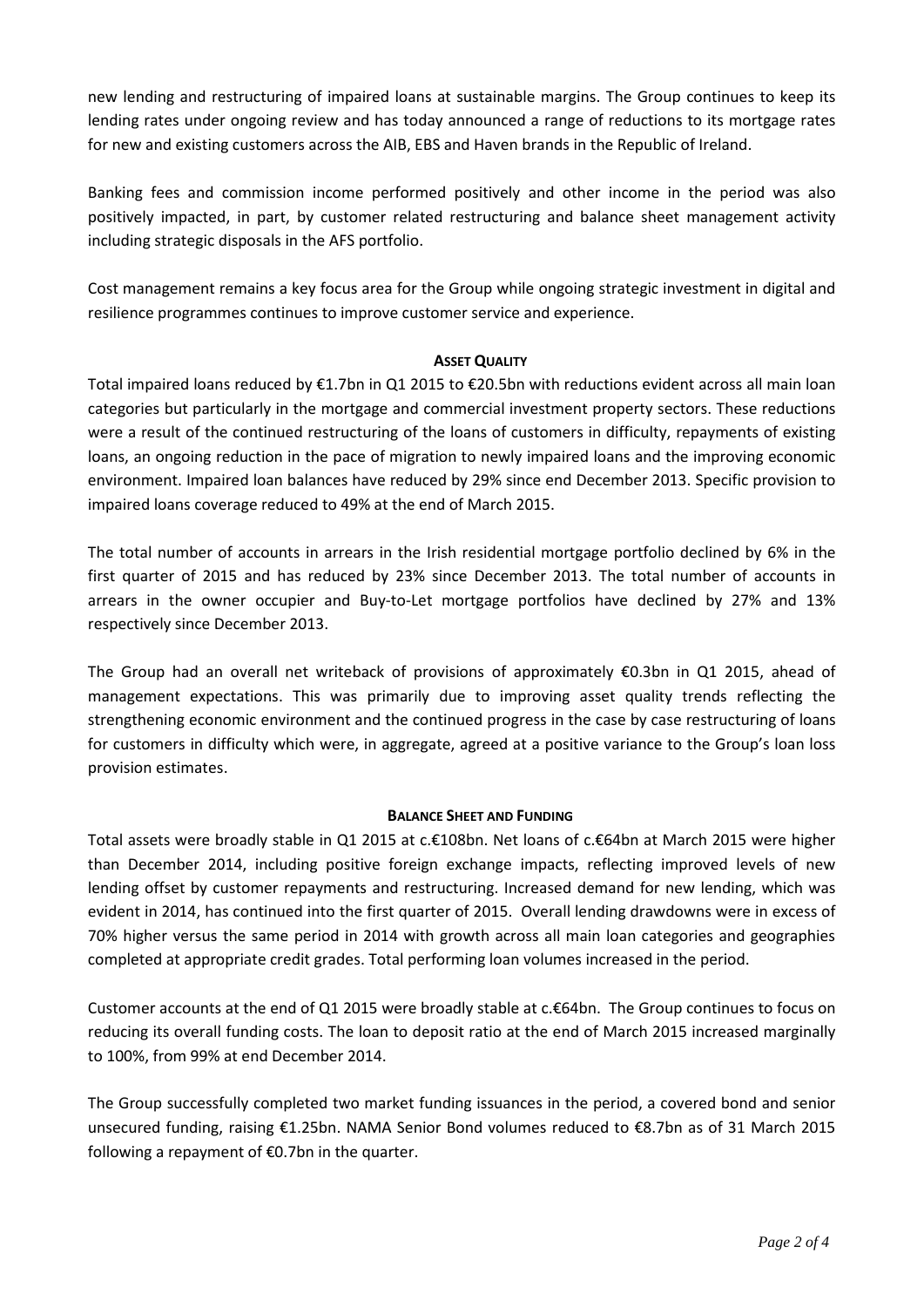#### **CAPITAL AND CAPITAL STRUCTURE**

Fully loaded CET1 capital\* increased from 11.8% as at 31st December 2014 to approximately 12.2% at the end of Q1 2015. The positive impact of unaudited profits and gains in AFS reserves were partly offset by higher levels of Risk Weighted Assets (RWAs) and the impact of long-term market assumptions which increased the IAS19 pension deficit in the period.

Transitional CET1 capital decreased from 16.4% as at 31<sup>st</sup> December 2014 to 15.6% at the end of Q1. The impact of an increased pension deficit, the write-off of Deferred Tax Assets as a result of UK legislation restricting the amount of UK taxable profits that can be offset by prior losses, the ongoing phasing out of transitional capital, higher levels of RWAs, offset the positive impact of unaudited profits and other gains in the period.

The Group is continuing its discussions with the Department of Finance regarding the appropriate capital structure of the Group in the context of regulatory and market requirements. These discussions include:

- Options in relation to the €3.5 billion 2009 Preference Shares, including the possible conversion into ordinary shares of part or all of the Preference Shares
- Options in relation to the €1.6 billion Contingent Capital Notes which mature in July 2016.
- A possible significant consolidation in the number of ordinary shares in issue given AIB currently has in excess of 523 billion ordinary shares in issue

Any future actions in respect of the Group's capital structure will be subject to relevant regulatory and shareholder approvals where necessary. There is no definitive set of outcomes or completion date for these discussions.

#### **VALUATION**

AIB currently has 523,438,445,437 (excluding 35,680,114 treasury shares) ordinary shares in issue, of which 99.8% are held by the Ireland Strategic Investment Fund (ISIF), mainly following the issue of 500 billion ordinary shares to the National Pensions Reserve Fund Commission (predecessor to the ISIF) at €0.01 per share in July 2011.

Based on the number of shares currently in issue and the closing share price of 30 April 2015, AIB trades on a valuation multiple of c.6x (excluding 2009 Preference Shares) the 31 December 2014 Net Asset Value (NAV). The Group continues to note that the median for comparable European banks is c.1x NAV.

*\*Includes 2009 Preference Shares*

## **-ENDS-**

## **For further information, please contact:**

Mark Bourke **Kathleen Barrington** Chief Financial Officer **Media Relations Manager** Media Relations Manager AIB Bankcentre AIB Bankcentre Dublin Dublin Tel: +353-1-641 2195 Tel: +353-1-772 1382

email: mark.g.bourke@aib.ie email: kathleen.m.barrington@aib.ie

#### **Forward-looking Statement**

This Interim Management Statement contains certain forward-looking statements with respect to the financial condition, results of operations and business of AIB Group and certain of the plans and objectives of the Group. These forward-looking statements can be identified by the fact that they